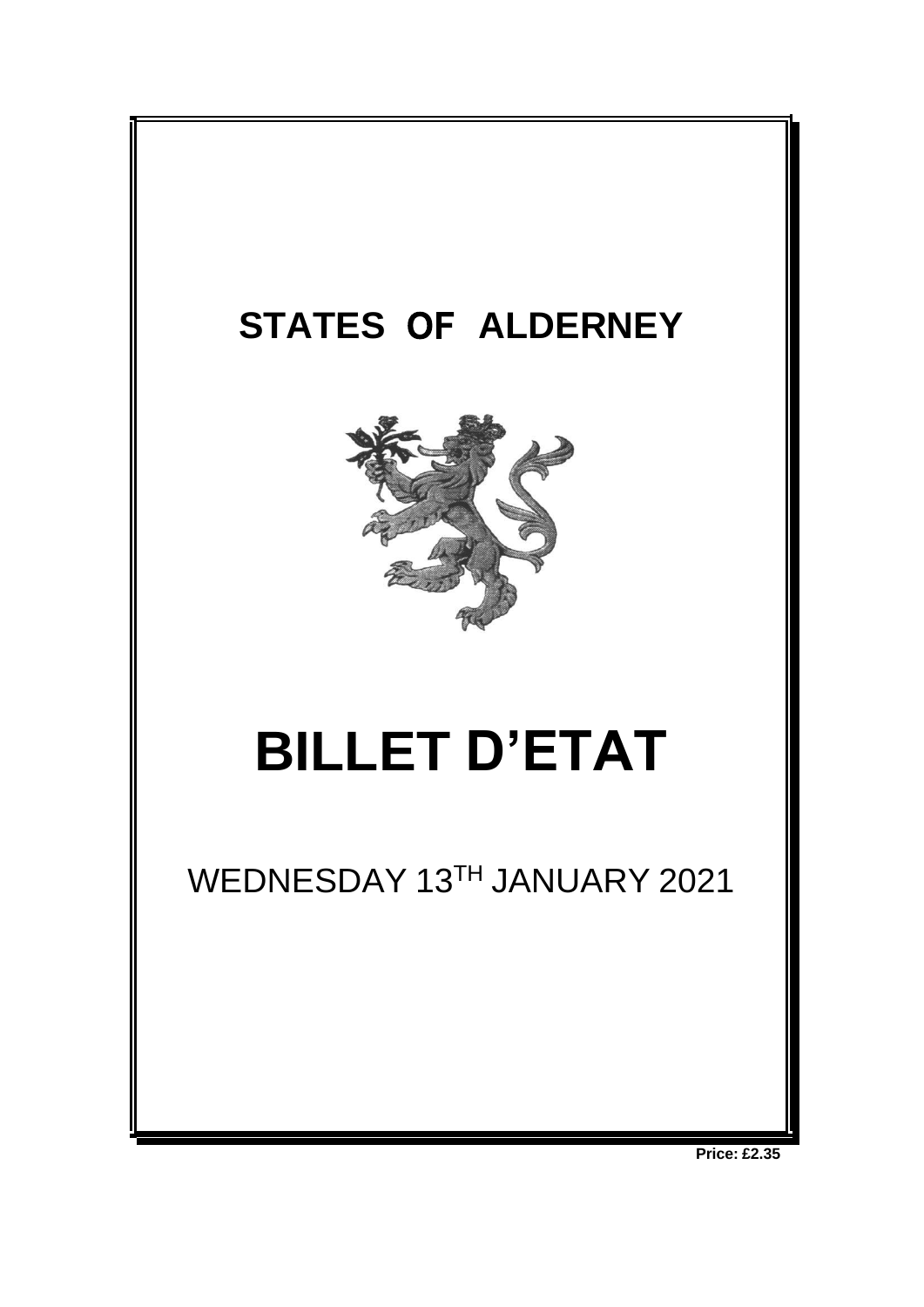## **BILLET D'ETAT**

# **FOR WEDNESDAY 13TH JANUARY 2021**

Members of the States:

I have the honour to inform you that the Meeting of the States will be held at 5:30 pm on Wednesday 13th January 2021. This will be preceded by the People's Meeting, which will be held on Wednesday 6<sup>th</sup> January 2021 at 7:00 pm in the Island Hall.

William Tate President

## **Item l Opening of the States of Alderney Annual Meeting**

### **Item II Election Procedure**

**The States of Alderney is asked to approve that the following elections should be by verbal vote, otherwise Rule 20 of the Rules of Procedure of the States Alderney, shall come into operation, ie., voting shall, unless the States otherwise resolves, be carried out by written ballot.**

### **Item III Election of Vice President**

**The States of Alderney is asked to elect a Vice President for 2021.**

## **Item IV Appointment of Auditors**

**The States of Alderney is asked to appoint Grant Thornton Limited (Channel Islands) to be the States' Auditors for 2021.**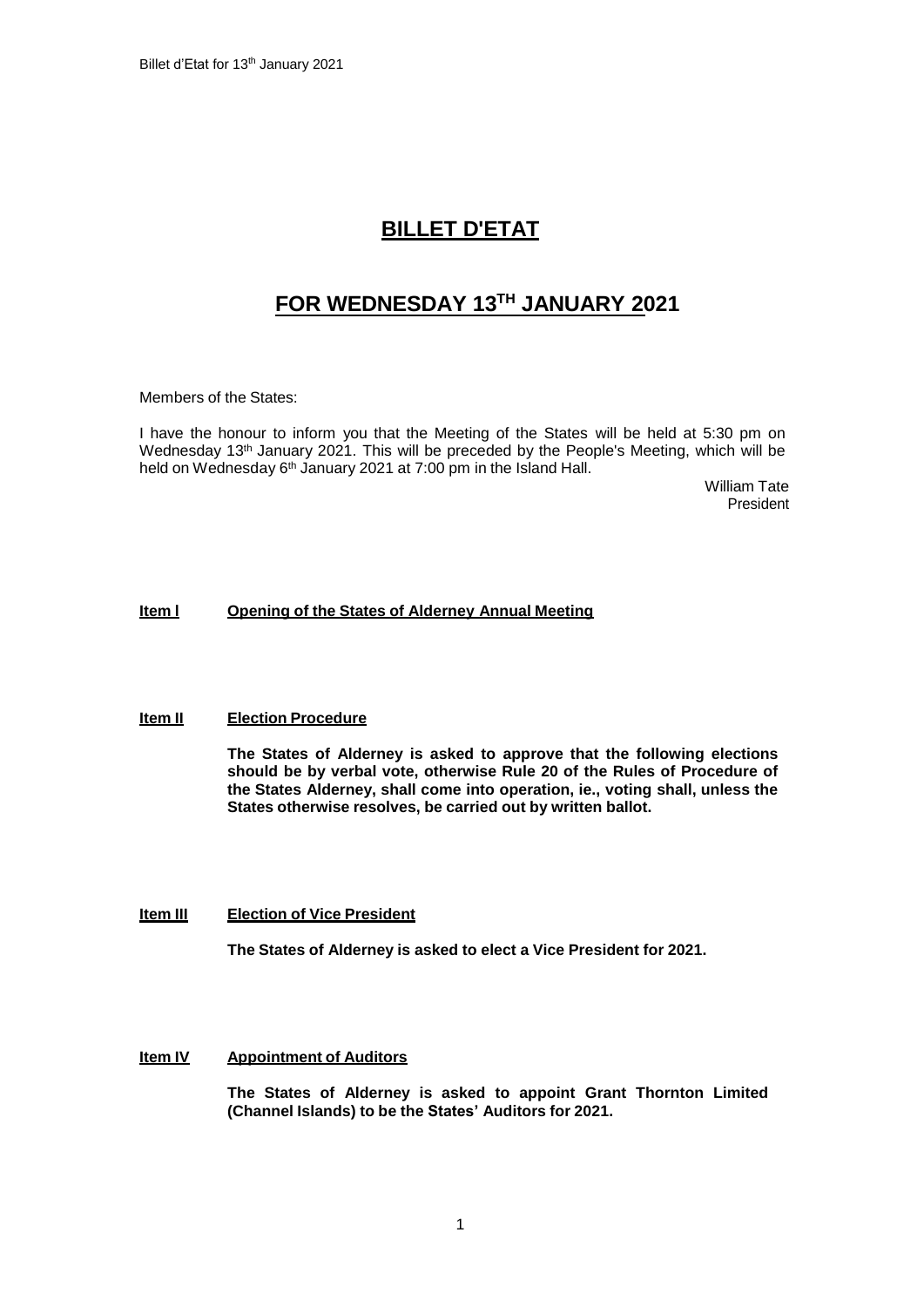### **Item V Appointment of Committee Chairmen**

**The States of Alderney is asked to elect the Chairmen of the following Committees:**

- **1. Policy and Finance Committee**
- **2. General Services Committee**
- **3. Building and Development Control Committee**

### **Item VI Appointment of Members of the Policy and Finance Committee**

**The States of Alderney is asked to elect a minimum of two Members in addition to the Chairman, to the Policy and Finance Committee.**

### **Item VII Appointment of Committee Members of other Committees**

**The States of Alderney is asked to elect the members of the following committees, in addition to the Chairmen:-**

- **1. A minimum of two Members to the General Services Committee**
- **2. A minimum of two Members to the Building and Development Control Committee**

## **Item VIII Election of Alderney Representatives to sit in the Guernsey States of Deliberation**

**Following the procedure as laid out in the Resolution of The States of Alderney dated 18th October 2006, and the Plebiscite election of 12th December 2020, the States of Alderney is asked:-**

- **(a) To elect two members to sit in the Guernsey States of Deliberation for 2021, and**
- **(b) To elect two other members to sit in the Guernsey States of Deliberation as Alternative Representatives for 2021.**

### **Item IX Other Appointments: Commonwealth Parliamentary Association**

**The States of Alderney is asked to elect three members to sit on the Management Committee in the affairs of the Alderney Branch of the Commonwealth Parliamentary Association (the President being Ex-officio Chairman) for 2021.**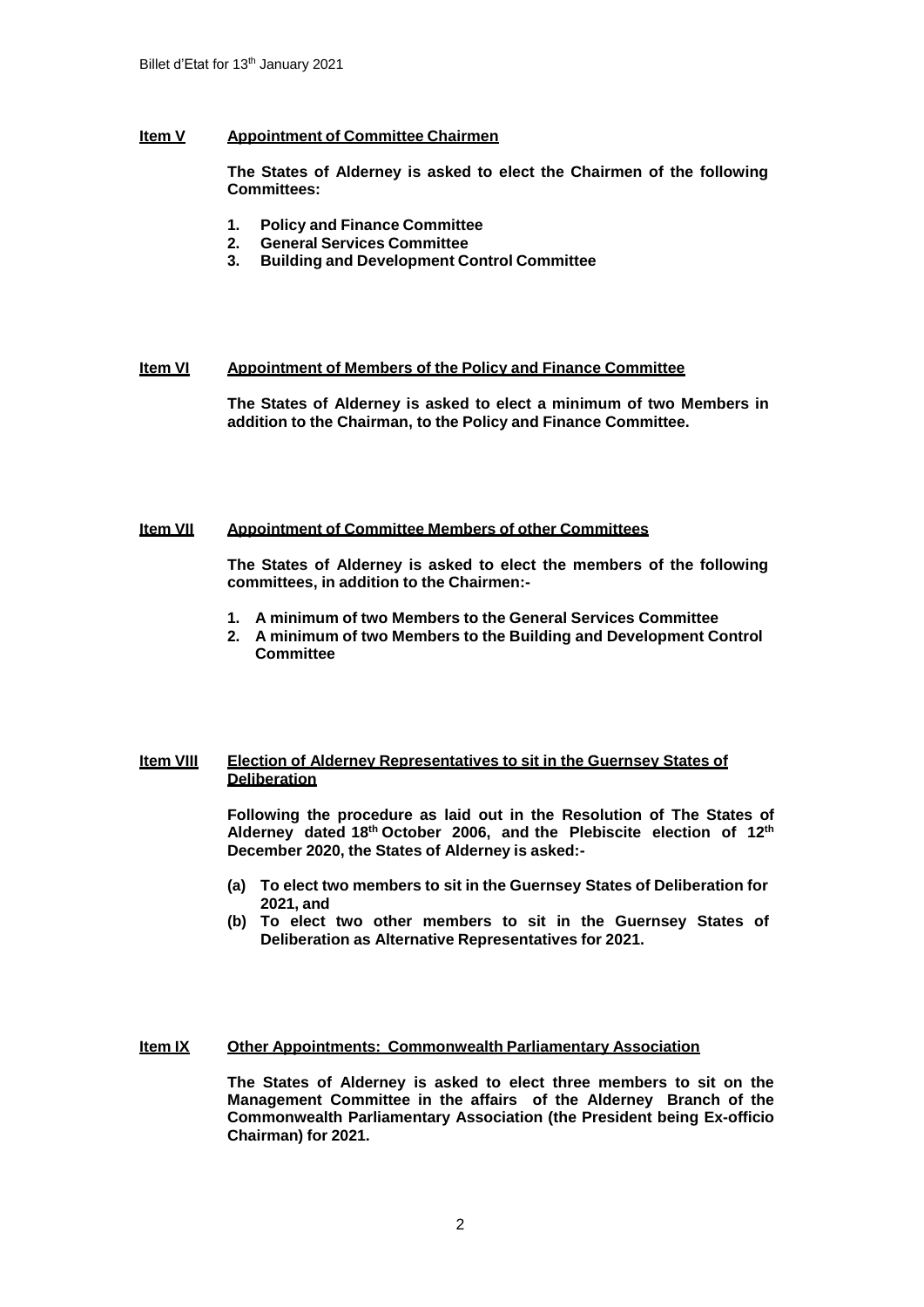#### **Item X Other Appointments:- St Anne's School Management Committee**

**The States of Alderney is asked to resolve to appoint, for a period of one year, renewable at the next Annual January Meeting, one member as a Representative on the Management Committee of St Anne's School.**

### **Item XI The Damages (Assumed Rate of Return and Related Matters) (Enabling Provisions) (Guernsey and Alderney) Law, 2020**

**The attached letter dated 14th December 2020 was received by the President from the Bailiff of Guernsey, Mr Richard J McMahon.**

**The States of Alderney is asked to give their approval to the Projet de Loi entitled "The Damages (Assumed Rate of Return and Related Matters) (Enabling Provisions) (Guernsey and Alderney) Law, 2020", and to authorise the Bailiff to present a most humble petition to Her Majesty praying for Her Royal Sanction thereto.**

#### **Item XII The Emergency Powers (Coronavirus) (General Provision) (Bailiwick of Guernsey) (No.9) Regulations, 2020**

**The following letter was received from Mr James Dent, Chairman of the Policy and Finance Committee:-**

"These Regulations are emergency regulations made by the Civil Contingencies Authority under Part 3 of the Civil Contingencies (Bailiwick of Guernsey) Law, 2012 ("the Law"). They are made on the occurrence of an emergency, within the meaning of the Law, in the Bailiwick, arising from the urgent need to prevent, control or mitigate the spread of the virus Severe Acute Respiratory Syndrome Coronavirus 2 and the disease caused thereby, COVID-19 (referred to together in these regulations as coronavirus). They are prefaced with a statement by the Civil Contingencies Authority, as required by section 12(2) of the Law. COVID-19 was made a notifiable disease for the purposes of the Public Health Ordinance, 1936 on 0th February 2020.

These Regulations revoke and re-enact (with minor modifications and the addition of two Schedules) regulations previously made by the Civil Contingencies Authority in respect of the coronavirus pandemic.

These Regulations came into force on the 27" November, 2020 and shalt have temporary effect only in accordance with the provisions of section 16 (duration and scrutiny of emergency regulations) of the Law.

#### *Part I - screening, assessment arid powers to detain etc.*

This Part places a requirement to self-isolate on persons arriving in the Bailiwick, enables the Medical Officer of Health to place restrictions and requirements on other persons who are or who may be infected with coronavirus, and makes provision in respect of related matters, including powers for the Medical Officer of Health to impose screening requirements, to detain people and to require people to self-isolate. The provisions also create criminal offences and confer powers of enforcement on police officers, and provide for applications to vary or revoke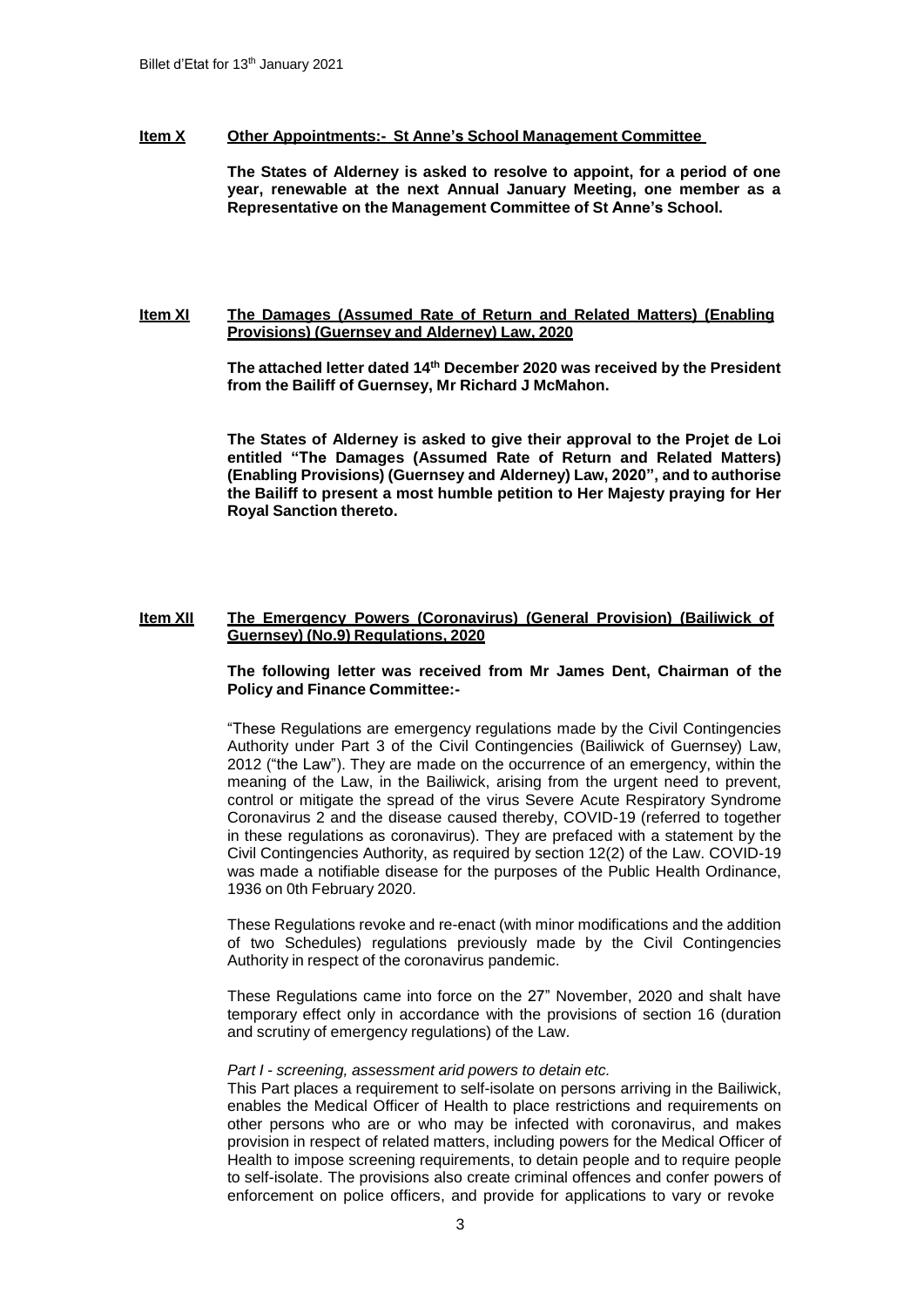requirements or restrictions imposed under this part to be made to the Royal Court.

Schedules I and 2 to these Regulations set out exceptions to the requirement to self-isolate on arrival in the Bailiwick, in respect of critical workers and persons eligible to take part in the 7 day self-isolation option. This provision was previously made by the Civil Contingencies Authority in variations (separate from the emergency regulations) to the requirement to self-isolate that were published on the States of Guernsey website.

#### *Part II miscellaneous and final*

Schedule 3 to these Regulations sets out the modifications to be made to mental health legislation having effect in the Bailiwick.

Paragraph 4 modifies the Mental Health (Bailiwick of Guernsey) Law, 2010 to permit an approved medical practitioner (rather than only a second opinion approved doctor) to provide a certificate for the purposes of section 56 where the practitioner is of the opinion that is not reasonably practicable or would involve unreasonable delay to comply with the unmodified requirement of that section.

Paragraphs 5 to 6 modify the Mental Health Review Tribunal Procedure Rules, 2012 to provide that the Mental Health Review Tribunal may properly be constituted according to specified criteria.

Regulation 18 makes provision in relation to Senior Decision Makers ("50MB) appointed by the Guernsey Financial Services Commission, including providing for SDMs to hold oral hearings remotely.

Regulation 19 empowers the Medical Officer of Health to exercise her powers to require schools to take measures to prevent the spread of infection in Sark, and provide, for the avoidance of doubt, that such measures may include the immediate closure of any school. Regulation 20 enables the Court of Appeal to conduct its proceedings remotely.

I would be grateful if "The Emergency Powers (Coronavirus) (General Provision) (Bailiwick of Guernsey) (No.9) Regulations, 2020" are placed before the next meeting of the States of Alderney with an appropriate proposition.

#### **James Dent, Chairman**"

**The States of Alderney is asked not to annul "The Emergency Powers (Coronavirus) (General Provision) (Bailiwick of Guernsey) (No.9) Regulations, 2020"**

Proposed by Mr Kevin Gentle Seconded by Mr Alex Snowdon

## **Item XIII Emergency Powers (Coronavirus) (General Provision) (Bailiwick of Guernsey) (No.10) Regulations, 2020**

**The following letter was received from Mr James Dent, Chairman of the Policy and Finance Committee:-**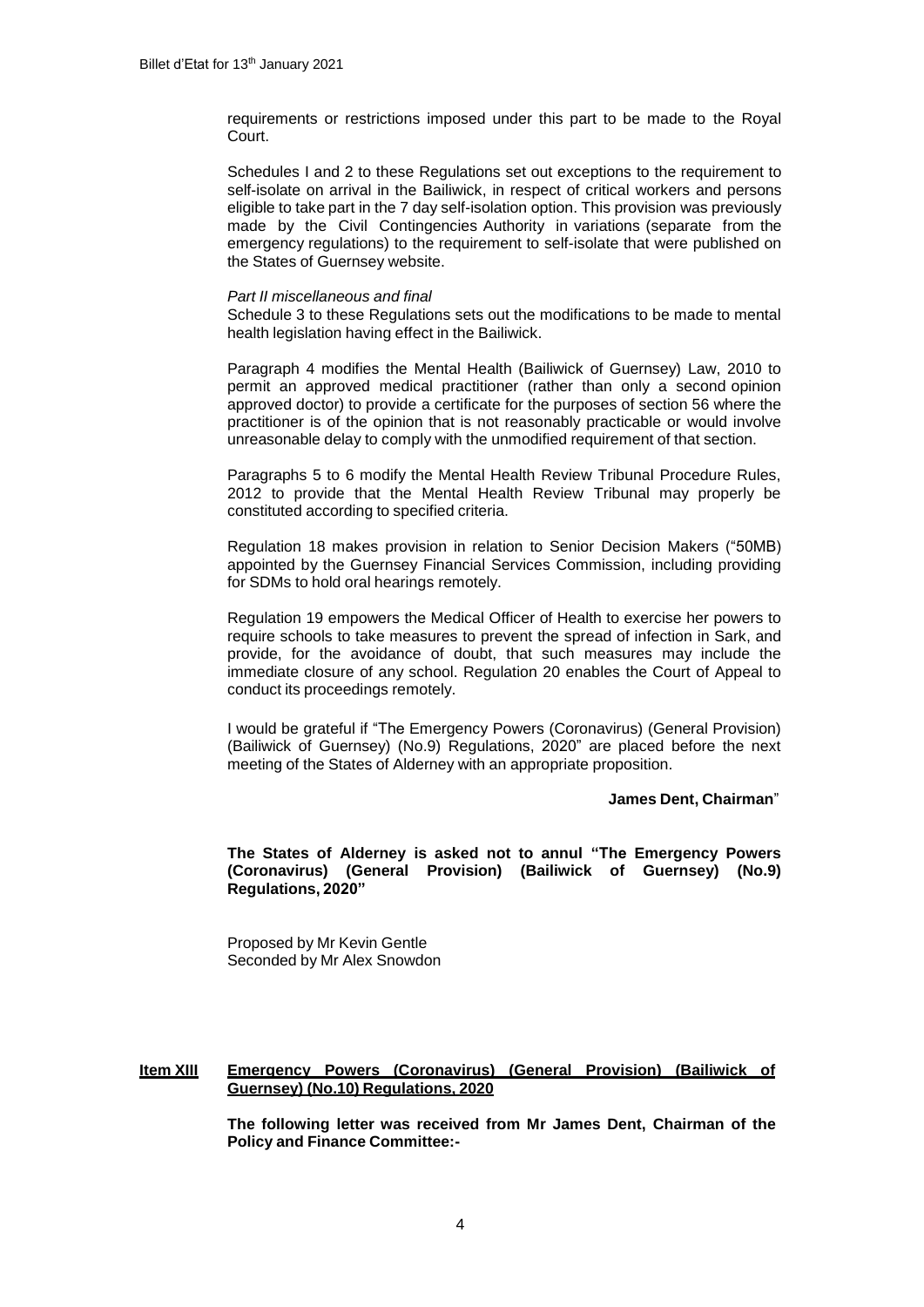"These Regulations are emergency regulations made by the Civil Contingencies Authority under Part 3 of the Civil Contingencies (Bailiwick of Guernsey) Law, 2012 ('the Law"). They are made on the occurrence of an emergency, within the meaning of the Law, in the Bailiwick arising from the urgent need to prevent, control or mitigate the spread of the virus Severe Acute Respiratory Syndrome Coronavirus 2 and the disease caused thereby, COVID-19 (referred to together in these regulations as coronavirus). They are prefaced with a statement by the Civil Contingencies Authority, as required by section 12(2) of the Law. COVID-19 was made a notifiable disease for the purposes of the Public Health Ordinance, 1936 on 10th February 2020.

These Regulations revoke and re-enact (with minor modifications) regulations previously made by the Civil Contingencies Authority in respect of the coronavirus pandemic.

These Regulations will come into force on the 1501 December, 2020 and shall have temporary effect only in accordance with the provisions of section 16 (duration and scrutiny of emergency regulations) of the Law.

#### *Part I - screening, assessment and powers to detain etc.*

This Part places a requirement to self-isolate on persons arriving in the Bailiwick, enables the Medical Officer of Health to place restrictions and requirements on other persons who are or who may be infected with coronavirus, and makes provision in respect of related matters, including powers for the Medical Officer of Health to impose screening requirements, to detain people and to require people to self-isolate. The provisions also create criminal offences and confer powers of enforcement on police officers, and provide for applications to vary or revoke requirements or restrictions imposed under this part to be made to the Royal Court.

Schedules I and 2 to these Regulations set out exceptions to the requirement to self-isolate on arrival in the Bailiwick, in respect of critical workers and persons eligible to take part in the 7 day self-isolation option and who take a day 13 test.

#### *Part II — miscellaneous and final*

Schedule 3 to these Regulations sets out the modifications to be made to mental health legislation having effect in the Bailiwick.

Paragraph 4 modifies the Mental Health (Bailiwick of Guernsey) Law, 2010 to permit an approved medical practitioner (rather than only a second opinion approved doctor) to provide a certificate for the purposes of section 56 where the practitioner is of the opinion that is not reasonably practicable or would involve unreasonable delay to comply with the unmodified requirement of that section.

Paragraphs 5 to 6 modify the Mental Health Review Tribunal Procedure Rules, 2012 to provide that the Mental Health Review Tribunal may properly be constituted according to specified criteria.

Regulation 18 makes provision in relation to Senior Decision Makers ('SDMs) appointed by the Guernsey Financial Services Commission, including providing for SDMs to hold oral hearings remotely.

Regulation 19 empowers the Medical Officer of Health to exercise her powers to require schools to take measures to prevent the spread of infection in Sark, and provide, for the avoidance of doubt that such measures may include the immediate closure of any school.

Regulation 20 enables the Court of Appeal to conduct its proceedings remotely.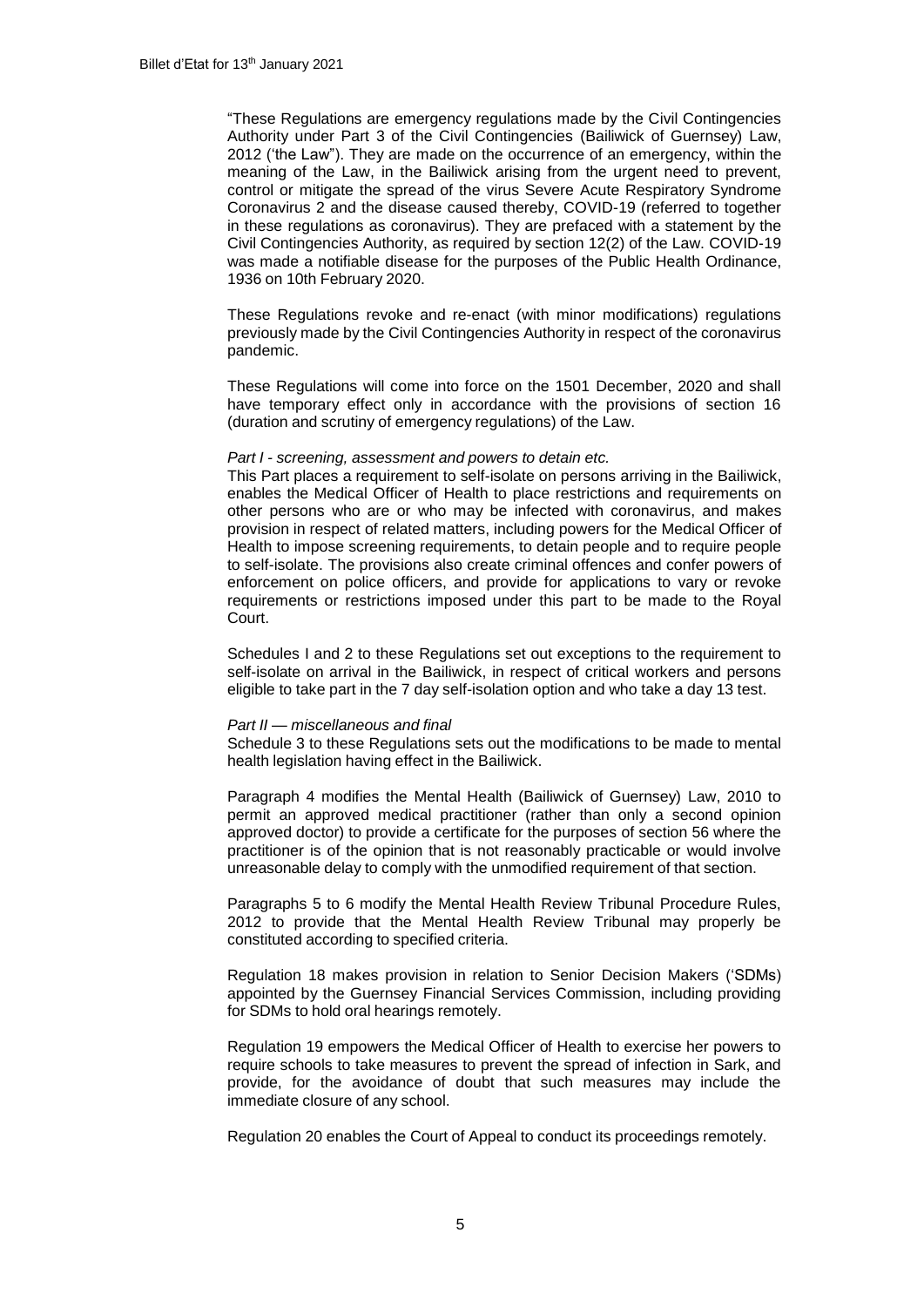I would be grateful if "The Emergency Powers (Coronavirus) (General Provision) (Bailiwick of Guernsey) (No.10) Regulations, 2020" are placed before the next meeting of the States of Alderney with an appropriate proposition.

#### **James Dent, Chairman**"

**The States of Alderney is asked not to annul "The Emergency Powers (Coronavirus) (General Provision) (Bailiwick of Guernsey) (No.10) Regulations, 2020"**

Proposed by Mr Kevin Gentle Seconded by Mr Alex Snowdon

#### **Item XIV The European Communities (Coronavirus Vaccine) (Immunity from Civil Liabiity) (Alderney) Ordinance, 2020.**

### **The following letter was received from Mr James Dent, Chairman of the Policy and Finance Committee:-**

"On 2 December the Policy and Finance Committee were made aware by the Director of Public Health and officials in Guernsey of the urgent need for a COVID-19 vaccination to be designated as being acceptable for use in the Bailiwick.

The Committee for Health & Social Care (HSC) has a requirement, both legally and through States' resolution, to consult Alderney and Sark prior to making regulations locally to authorise a vaccine to be sold, supplied and administered by the Bailiwick of Guernsey under the Human Medicines Regulations, 2012.

The Committee were advised that as a result of steps taken in the UK that day HSC had been able to start the necessary internal processes to plan a firm rollout of a vaccination programme.

Any new medical product has to be approved by the Guernsey Medicines Committee and a special meeting was to be held the following morning to consider whether it had sufficient information to recommend to the Committee for HSC to allow the use the vaccine locally. The recommendation to the Medicines Committee from the medical professionals was that HSC be recommended to approve the designation of the Pfizer/BioNTech's COVID-19 vaccine for use in the Bailiwick.

The Policy and Finance Committee was therefore asked exceptionally to indicate by email circulation whether it wished to express support for the introduction of this vaccine subject to the Medicines Committee being satisfied of its safety and efficacy. Nine of the P&F Members instantly indicated their support for the designation of the vaccine subject to the Medicines Committee being satisfied of its safety and efficacy and the Director of Public Health was advised immediately.

HSC subsequently asked whether, in the interests of efficiency, the Policy and Finance Committee would be prepared to confirm that it supported the designation of the various Covid-19 vaccines that the Medicines Committee might be recommending subject of course to their safety and efficacy. This would negate the need to consult Alderney on each brand of this vaccine when it is clear that we will need to rely on their detailed medicines and health knowledge. The Policy and Finance Committee resolved at its meeting of the 17<sup>th</sup> December to ratify its decision made by email to express support for the introduction of the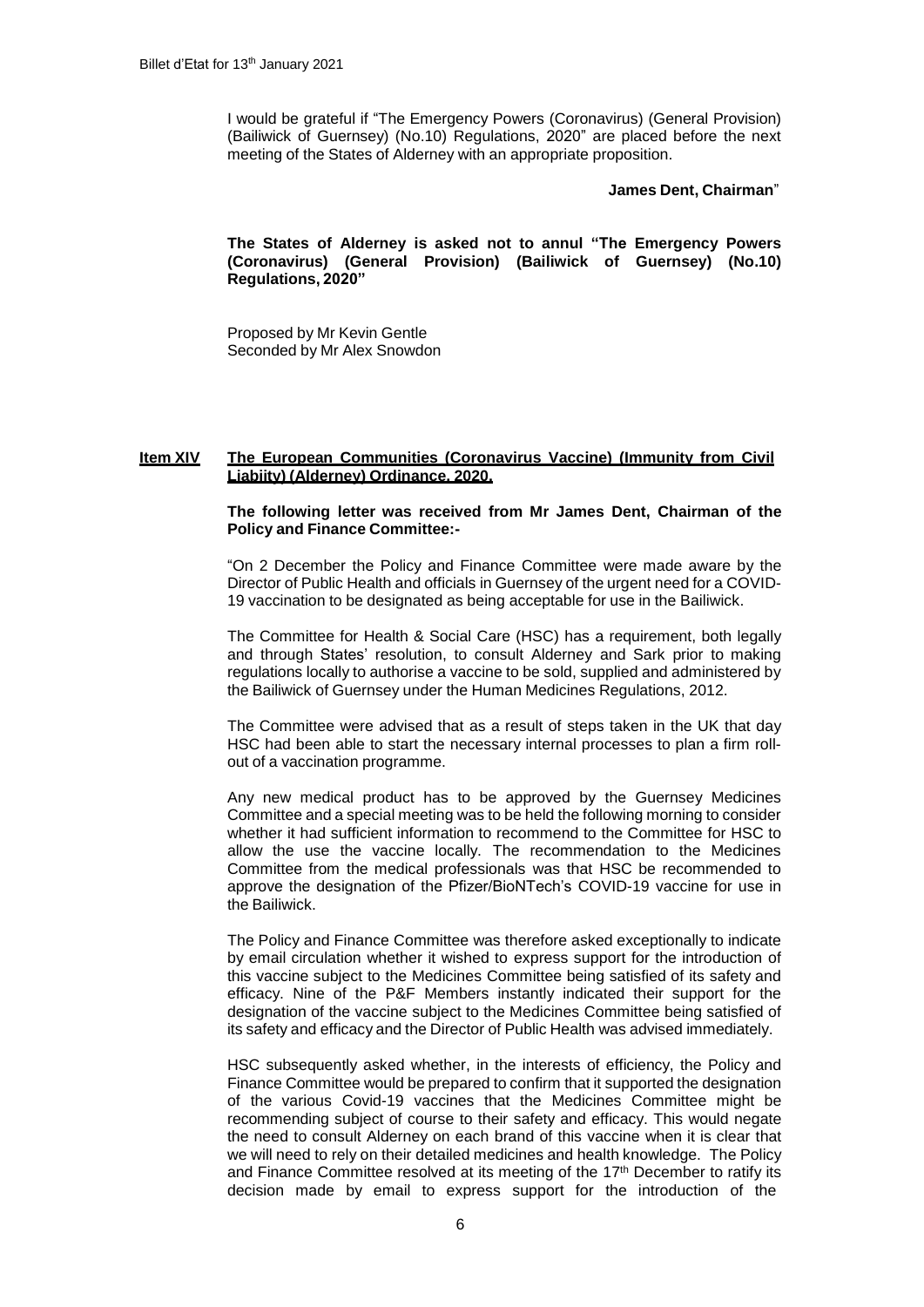Pfizer/BioNTech COVID-19 vaccine subject to the Medicines Committee being satisfied of its safety and efficacy, and to advise HSC that its view in relation to all other COVID-19 vaccines that may be under consideration will be the same in that it will be supportive subject to the Medicines Committee being satisfied of the safety and efficacy of each product.

The Policy & Finance Committee also agreed to submit to a meeting of the States of Alderney "The European Communities (Coronavirus Vaccine) (Immunity from Civil Liability) (Alderney) Ordinance 2021" to provide immunity in relation to those involved in the supply and distribution of the vaccine.

I would be grateful if "The European Communities (Coronavirus Vaccine) (Immunity from Civil Liability) (Alderney) Ordinance, 2021" is placed before the next meeting of the States of Alderney with an appropriate proposition.

### **James Dent, Chairman**"

**The States of Alderney is asked to approve "The European Communities (Coronavirus Vaccine) (Immunity from Civil Liability) (Alderney) Ordinance, 2021".**

Proposed by Mr Kevin Gentle Seconded by Mr Alex Snowdon

#### **Item XV The Acquisition of Immovable Property by Aliens (Brexit) (Repeal) (Alderney) Regulations, 2020**

#### **The following letter was received from Mr James Dent, Chairman of the Policy and Finance Committee:-**

"The Committee at a special meeting held on the 24<sup>th</sup> August resolved unanimously to approve that officers work with St James Chambers to repeal the Acquisition of Immovable Property by Aliens of Foreign Companies (Alderney) Law, 1973 as soon as practically possible and to amend and repeal any other legislation relating to this matter which would conflict with future EU exit or OECD guidelines and principles. This followed advice that after the end of the Brexit transition period it would be highly unwise for Alderney to be discriminating on grounds of nationality. Such ongoing discrimination might become a reason for Alderney to be excluded from World Trade Organisation agreements leaving the Island unable to trade, even potentially with the other Channel Islands without having complex import and export tariffs.

As this matter is Brexit related, the committee has the power to repeal the legislation under special powers introduced across the Bailiwick to deal with any urgent legislative issues. To do so however requires the Committee to have a certificate/letter from the Law Officers confirming this is the appropriate course of action. A letter to this effect was received dated 8<sup>th</sup> December 2020 from HM Comptroller.

It is noted that the Regulations will also repeal the the Loi relative la requisition de Propriete Immobiliere en cette Ile par des Etrangers ou par des Societe Etrangeres of 1906 as there is concern that it would be inconsistent with World Trade Organisation obligations, which will apply directly across the entire Bailiwick from the end of the Transition Period to retain provisions discriminating against foreign companies without a corresponding reservation at the WTO.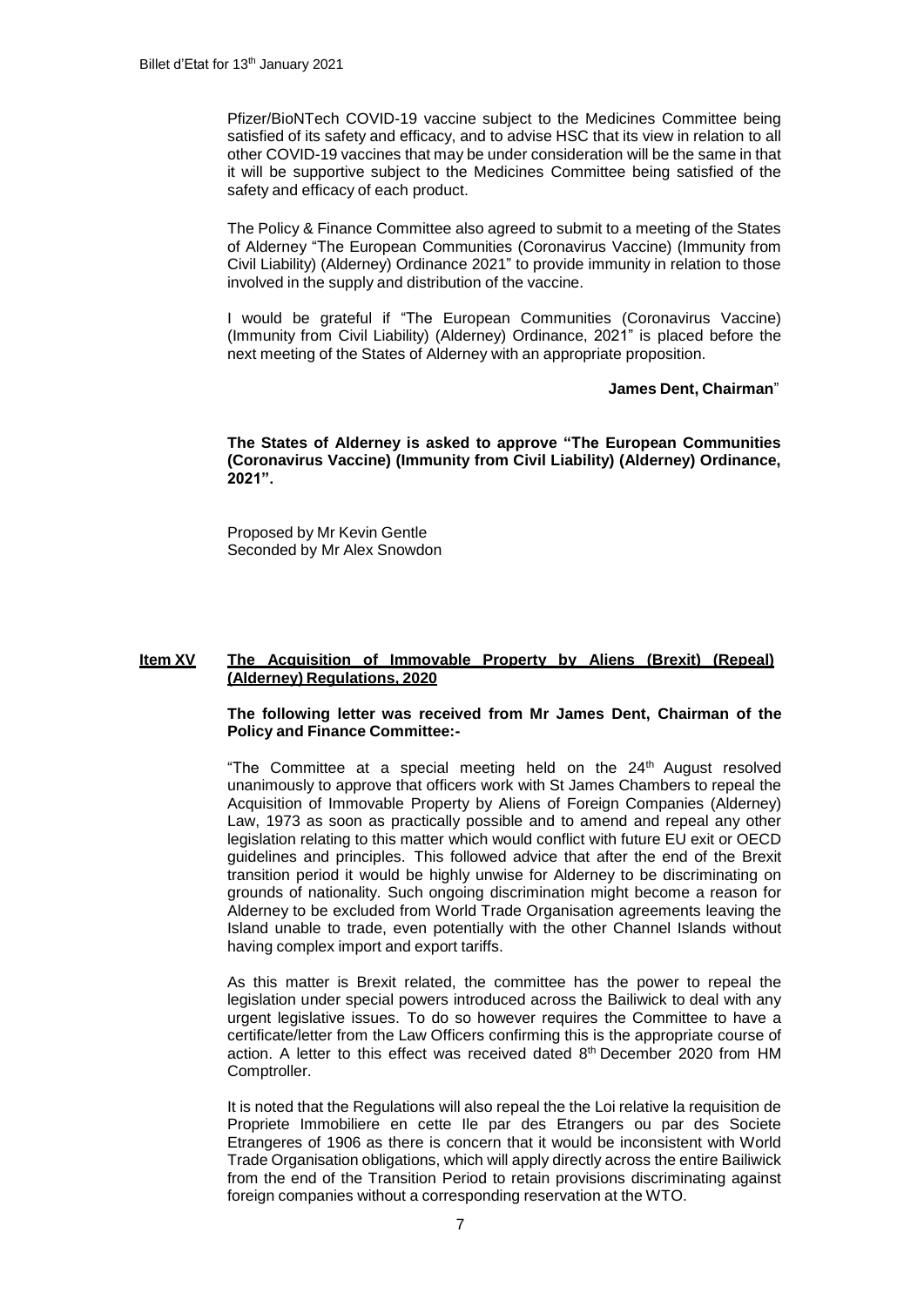The Committee resolved at is meeting of the 17<sup>th</sup> December to approve the Acquisition of Immovable Property by Aliens (Brexit) (Repeal) (Alderney) Regulations, 2020 as a consequence of the withdrawal of the United Kingdom from the European Union.

I would be grateful if "The Acquisition of Immovable Property by Aliens (Brexit) (Repeal) (Alderney) Regulations, 2020" are placed before the next meeting of the States of Alderney with an appropriate proposition.

#### **James Dent, Chairman**"

**The States of Alderney is asked not to annul "The Acquisition of Immovable Property by Aliens (Brexit) (Repeal) (Alderney) Regulations, 2020"**

Proposed by Mr Kevin Gentle Seconded by Mr Graham McKinley

#### **Item XVI Employment Permits (Brexit) (Alderney) Regulations 2020**

#### **The following letter was received from Mr James Dent, Chairman of the Policy and Finance Committee:-**

"These Regulations are made in consequence of the withdrawal of the United Kingdom from the EU.

Section 1(1) of the Employment Permits (Alderney) Law, 1975 requires only nationals of the European Community (European Union) to obtain an employment permit to work in Alderney. The only exceptions are local residents and the like, and anyone exempted by Ordinance.

As from 11pm, 31<sup>st</sup> December, 2020 (exit day within the meaning of the European Union (Brexit) (Bailiwick of Guernsey) Law, 2018) the UK is ending the free movement of EEA citizens as a consequence of the UK's withdrawal from the EU, and the Bailiwick's immigration laws will also be amended to do the same.

Furthermore under the Bailiwick's World Trade Organisation obligations (which will be the Bailiwick's primary international trade obligations after exit day) it would be unlawful to discriminate against the nationals of any one or more countries, unless it were based on an international agreement binding on the Bailiwick.

Regulation 1(1) and (2) of these Regulations amends that provision to require any person (regardless of their nationality) to obtain an employment permit to work in Alderney, subject to the above-mentioned statutory exceptions. Regulation 1(3) deletes definitions in the Employment Permits (Alderney) Law, 1975 that are no longer needed, as a consequence of that amendment.

Regulation 2 disapplies the new requirement to obtain permits, in relation to non-Community nationals who had undertaken or been engaged in gainful employment in Alderney prior to the commencement of these Regulations, and were either in gainful employment or ordinarily resident in Alderney immediately before that commencement.

These Regulations will come into force on exit day within the meaning of the European Union (Brexit) (Bailiwick of Guernsey) Law, 2018.